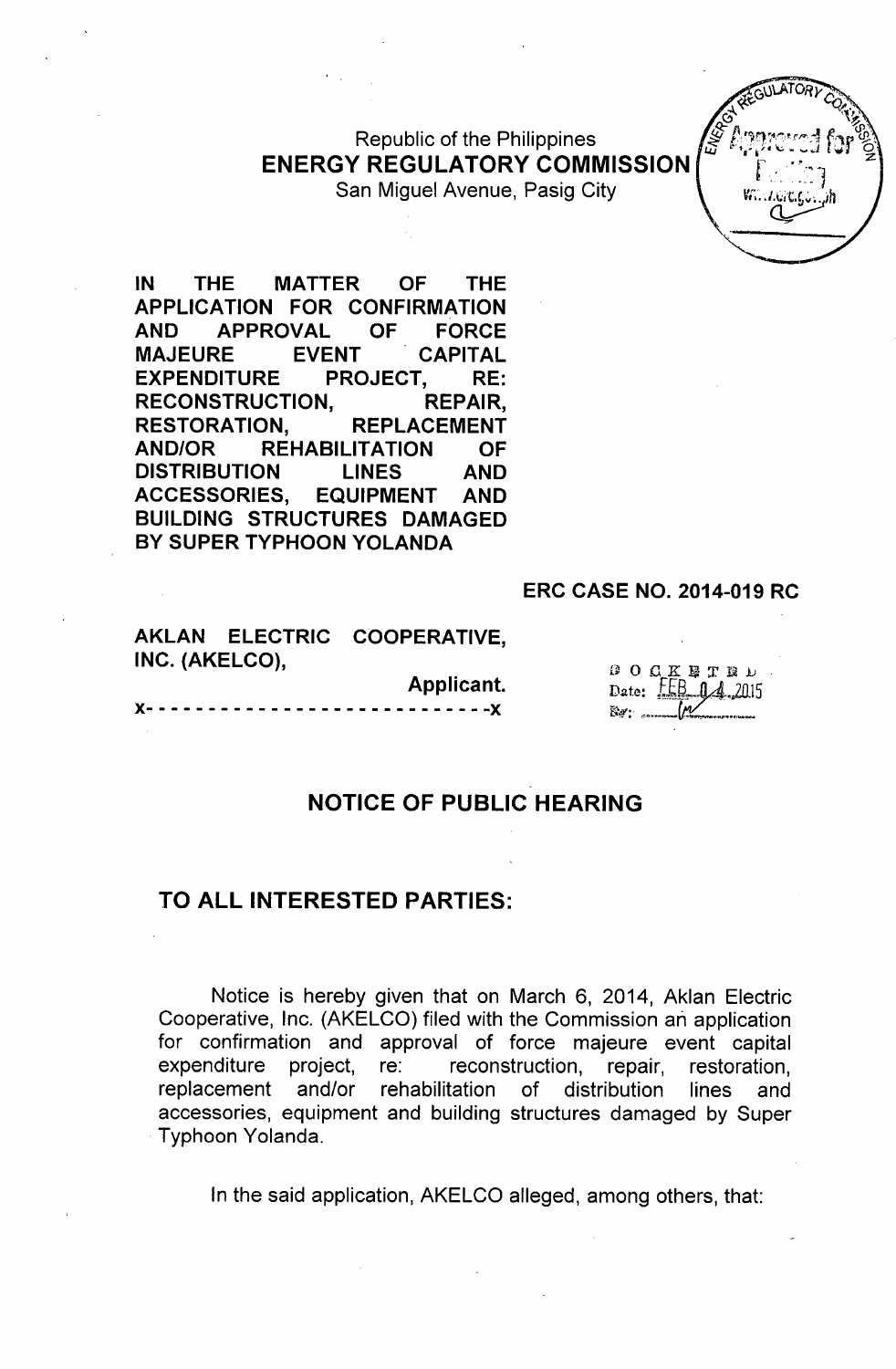### ERC CASE NO. 2014-019 RC Notice of Public Hearing/February 2, 2015 Page 2 of 6

### THE APPLICANT

- 1. It is a non-stock, non-profit electric cooperative duly organized and existing under and by virtue of the laws of the Republic of the Philippines, with principal office at Poblacion, Lezo, Aklan;
- 2. It is the holder of an exclusive franchise issued by the National Electrification Commission (NEC), to operate electric light and power distribution services in the seventeen (17) municipalities of the Province of Aklan, namely: Malay, Buruanga, Nabas, Ibajay, Tangalan, Makato, Madalag, Libacao, Malinao, Numancia, Lezo, Banga, Kalibo, New Washington, Batan, Altavas, Balete, and two (2) northern towns of the Province of Antique, namely: Pandan and Libertad;

# CAUSE OF ACTION ,(The Force Majeure Event: Super Typhoon Yolanda),

- 3. Typhoon Yolanda struck the Philippines on November 8, 2013, It has been treated as the most powerful storm to make landfall in recorded history. All the municipalities in Aklan and some parts of Antique were among the worst hit in the Visayas which experienced sustained winds of 270 kph and gustiness of up to 312 kph. In view of the enormity of its devastations, Presidential Proclamation No. 682 dated November 11, 2013 declared a State of National Calamity, affecting Samar, Leyte, Cebu, Iloilo, Capiz, Aklan, and Palawan;
- 4. Out of its 15,672 distribution poles, 5,165 poles were toppled and damaged by Typhoon Yolanda. These consist of 646.71 kilometers of primary and secondary lines. In the Municipalities of Altavas, Batan, New Washington, Balete, Madalag, Libacao and Banga, 90% of its distribution lines were severely damaged. Since backbone lines and lateral line sections in all of the covered municipalities and barangays were affected along with the heavy damage on the NGCPITRANSCO transmission lines, it experienced total power blackout;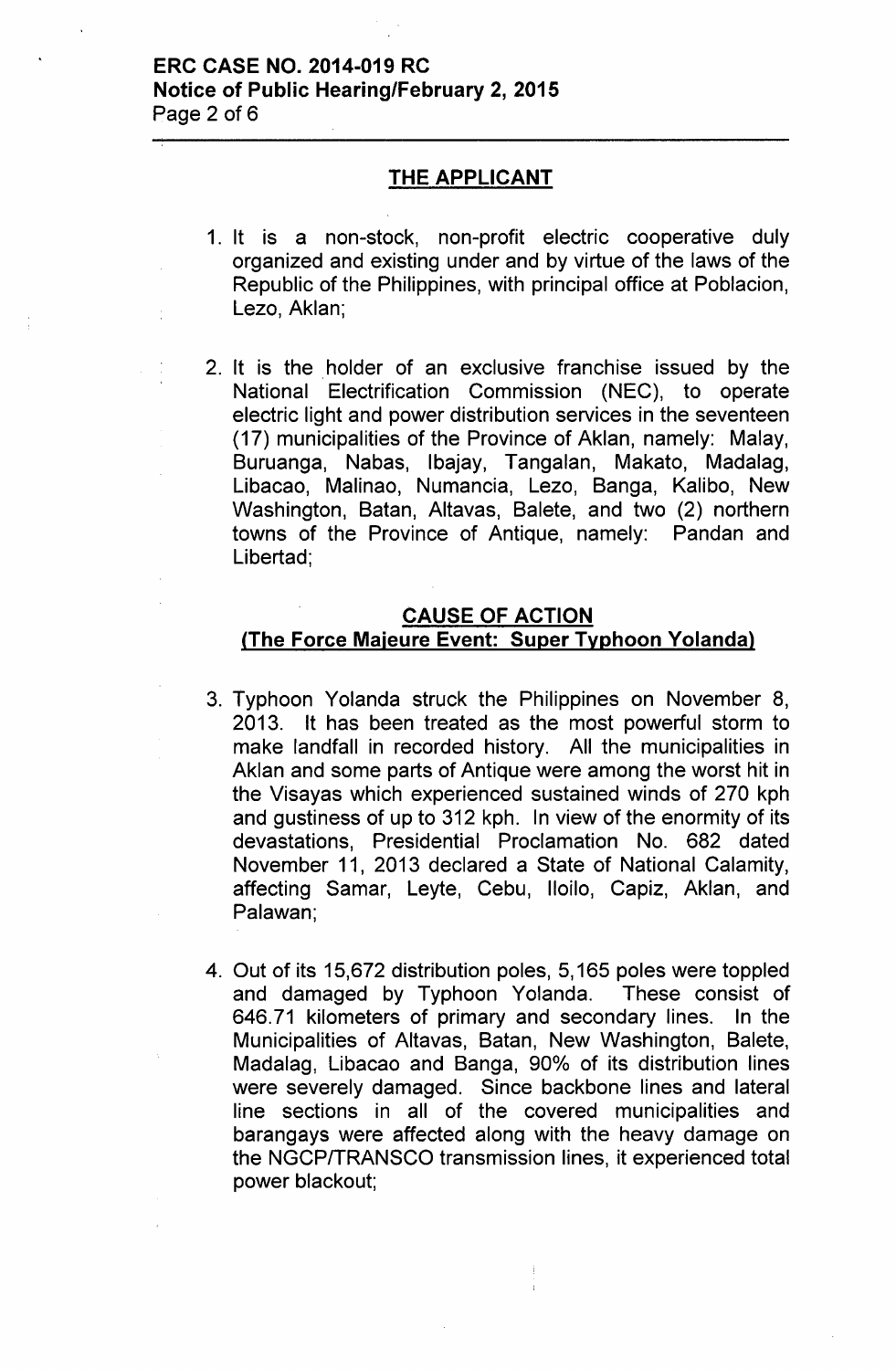# LEGAL BASIS

5. The instant application is being filed pursuant to Section 3.3, Article III of the Commission's Amended Rules for the Approval of Regulated Entities' Capital Expenditure Project, as well as other pertinent laws, rules and regulations;

# TIMELINESS OF FILING

6. It submitted to the Commission the requisite Force Majeure Event Notice on February 6, 2014 or within three (3) months from the occurrence of Super Typhoon Yolanda. The instant application is being filed within thirty (30) days from submission of the said Notice, well within the period prescribed by the Rules;

# DESCRIPTION OF THE PROJECT

7. The force majeure event capital expenditure project consists of the reconstruction, repair, restoration, replacement and/or rehabilitation of distribution lines and accessories, equipment and building structures devastated by Super Typhoon Yolanda;

#### ESTIMATED PROJECT COST

8. The estimated cost of reconstruction, repair, restoration, replacement and/or rehabilitation of the damaged distribution lines and accessories, equipment and building structures is PhP201,630,685.31;

# PROJECT SCHEDULE

9. Reconstruction, repair, restoration, and rehabilitation works were immediately started after the typhoon subsided and estimated to be completed by March 31, 2014;

# JUSTIFICATIONS OR BENEFITS TO BE DELIVERED

10. The project was necessitated in order to restore electric power and achieve a safe and reliable power supply in its franchise area;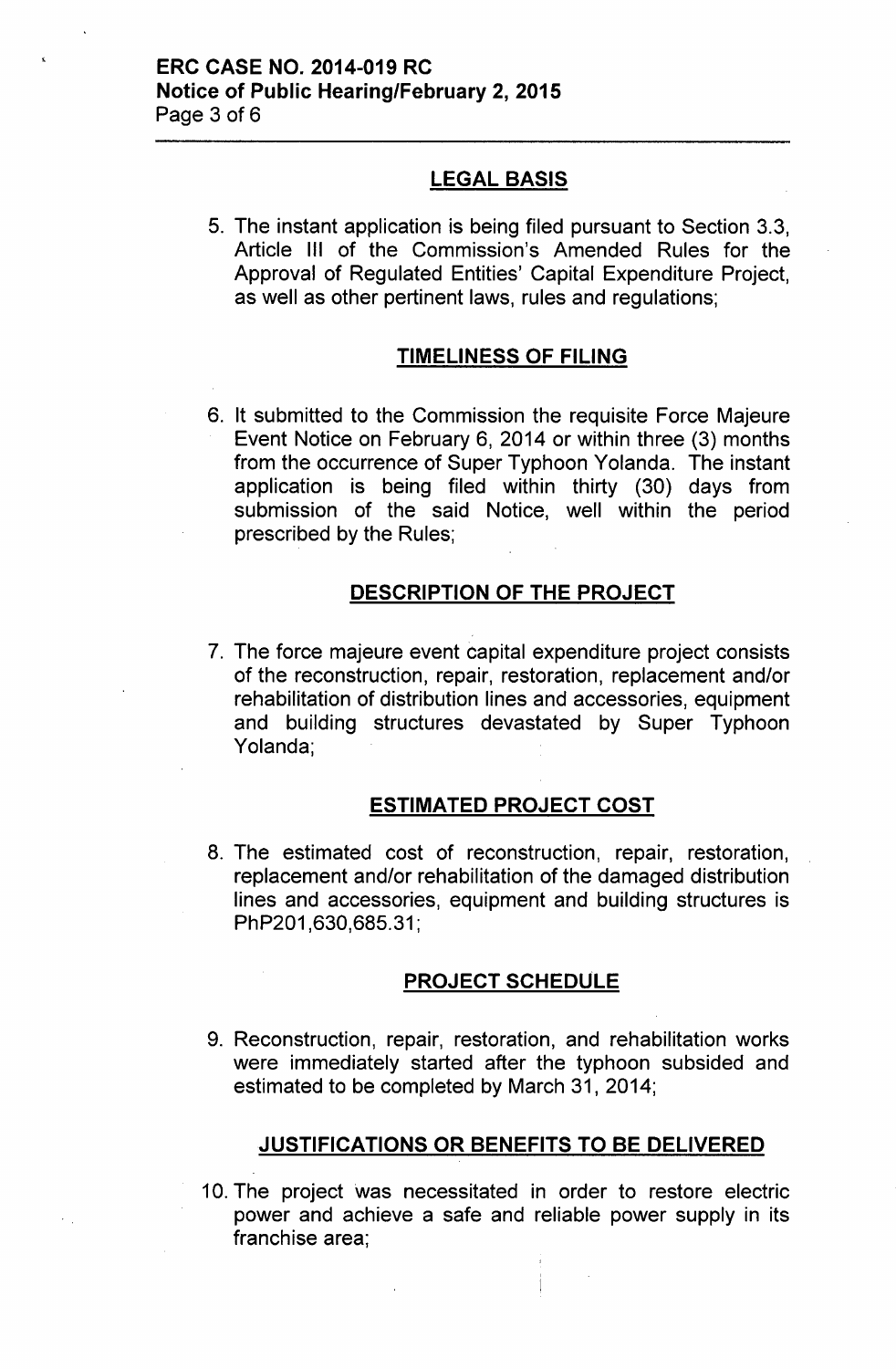# **ERC CASE NO. 2014-019 RC Notice of Public Hearing/February 2, 2015** Page 4 of 6

### **PROJECT FINANCING**

- 11. It is availing of the Yolanda Recovery and Rehabilitation Program (YRRP) subsidy allocated for it by the national government in the estimated amount of PhP195,007,601.05;
- 12. Should the said amount of subsidy be granted to it in full, the same would not be sufficient to cover the entire cost of the project. Further, its existing Reinvestment Fund for Sustainable Capital Expenditure (RFSC) is likewise not sufficient to cover the deficiency. In view thereof, it shall secure a loan from a reputable bank to fund the deficiency, in the estimated amount of PhP6,632,084.26. Loan amortizations shall be paid out of its accruing RFSC;

# **INDICATIVE RATE IMPACT OF THE PROPOSED PROJECT**

13. Its projected sales for 2014 is 216,864,000 kWh. At 6%) interest rate per year for a bank loan of PhP6,632,084.26 payable in one (1) year, the indicative rate impact is PhPO.0324 per kWh;

# **COMPLIANCE WITH PRE-FILING AND DOCUMENTARY REQUIREMENTS**

14. Finally, in compliance with the pre-filing and other documentary requirements for the application, it is submitting the following documents attached to the application to form integral parts thereof, as follows:

| Annex<br>No. | <b>Nature of Document</b>                                                     |
|--------------|-------------------------------------------------------------------------------|
| A            | AKELCO Board Resolution authorizing the filing of<br>the instant application; |
| B            | Notice of Force Majeure Event (Typhoon Yolanda)<br>dated February 5, 2014;    |
| C.           | <b>Executive Summary of the Project;</b>                                      |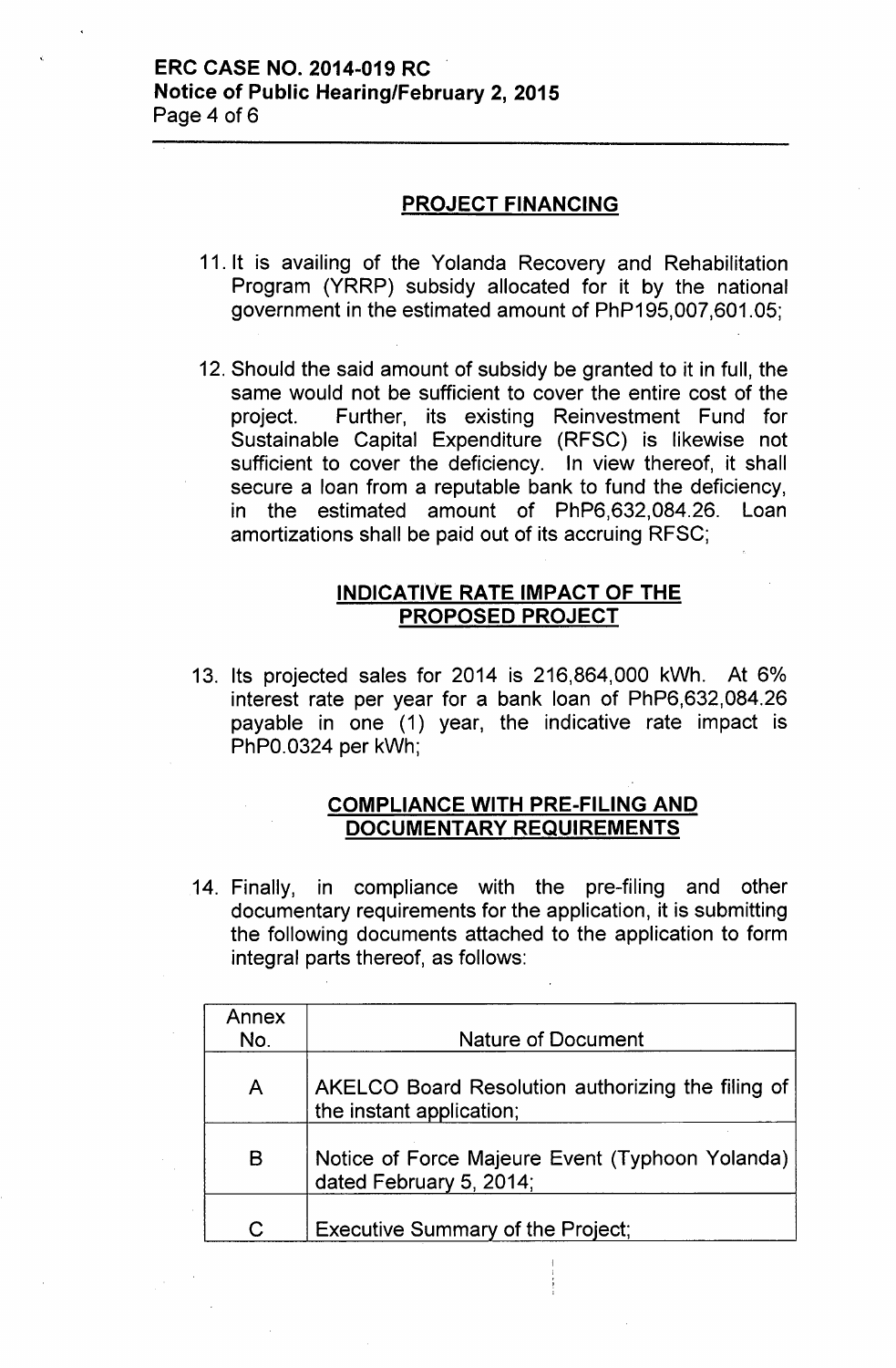## ERC CASE NO. 2014-019 RC Notice of Public Hearing/February 2, 2015 Page 5 of 6

| D to D-1 Proof of furnishing of copies of the Application to<br>the Sangguniang Bayan of Lezo and the<br>Sangguniang Panlalawigan of Aklan; and                                              |
|----------------------------------------------------------------------------------------------------------------------------------------------------------------------------------------------|
| E to E-2   Publication of the Application in a newspaper of<br>general circulation within AKELCO's franchise area<br>or where it principally operates, with Affidavit of<br>Publication; and |

15. It prays that after due notice and hearing, the reconstruction, repair, restoration, replacement, and/or rehabilitation works undertaken on its distribution lines and accessories, equipment and building structures damaged at the height of the devastation of Super Typhoon Yolanda on November 8, 2013, be confirmed and approved, and it be allowed to recover the costs to be covered by loan.

The Commission has set the application for jurisdictional hearing, expository presentation, pre-trial conference and evidentiary hearing on April 13, 2015 (Monday) at nine o'clock in the morning (9:00 A.M.) at the AKELCO Main Office, Poblacion, Lezo, Aklan.

All persons who have an interest in the subject matter of the proceeding may become a party by filing, at least five (5) days prior to the initial hearing and subject to the requirements in the ERC's Rules of Practice and Procedure, a verified petition with the Commission giving the docket number and title of the proceeding and stating: (1) the petitioner's name and address; (2) the nature of petitioner's interest in the subject matter of the proceeding, and the way and manner in which such interest is affected by the issues involved in the proceeding; and (3) a statement of the relief desired.

All other persons who may want their views known to the Commission with respect to the subject matter of the proceeding may file their opposition to the application or comment thereon at any stage of the proceeding before the applicant concludes the presentation of its evidence. No particular form of opposition or comment is required, but the document, letter or writing should contain the name and address of such person and a concise statement of the opposition or comment and the grounds relied upon.